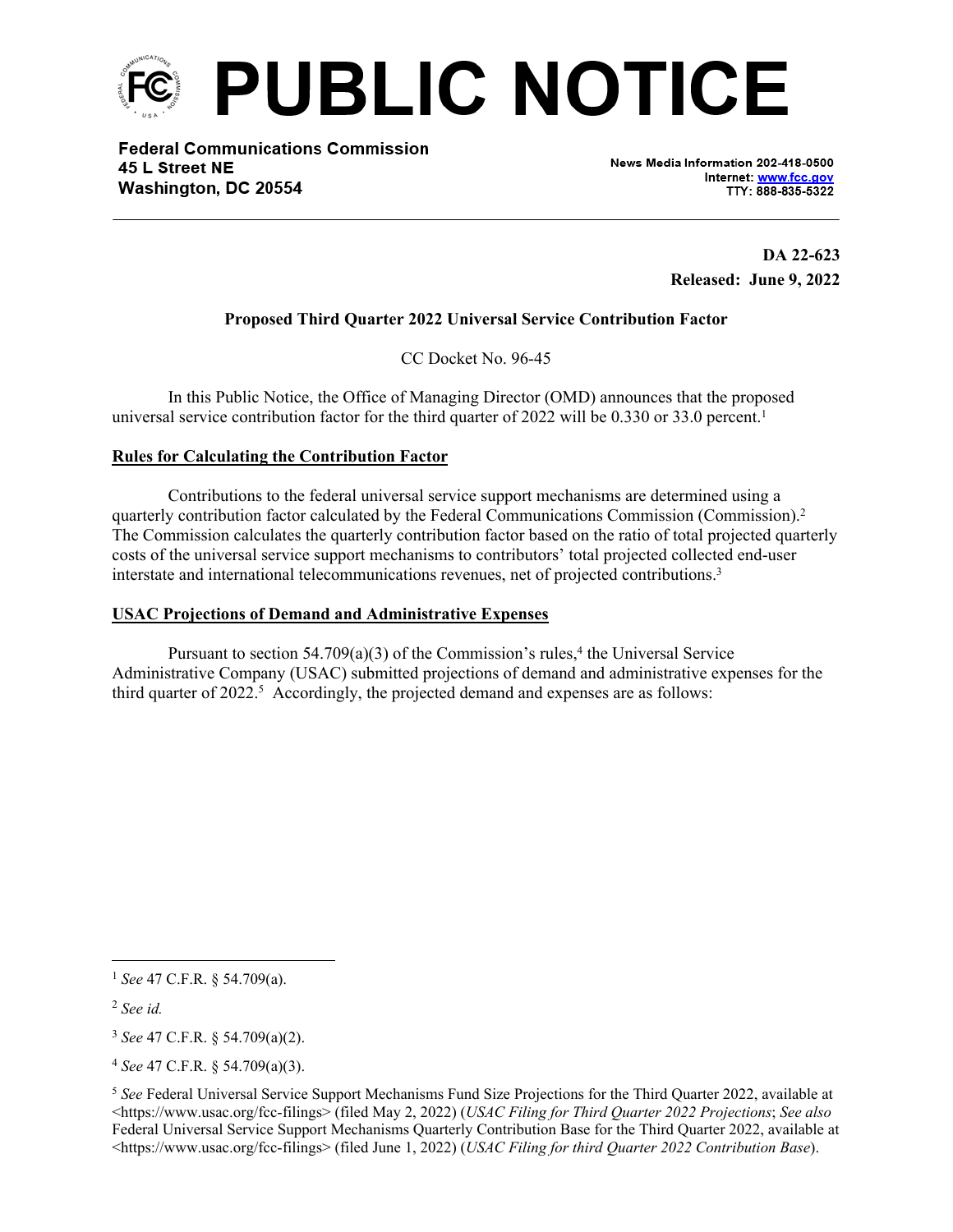| Program Demand                 | Projected<br>Program<br>Support | Admin.<br>Expenses | Application of<br>True-Ups $\&$<br>Adjustments | <b>Total Program</b><br>Collection<br>(Revenue)<br>Requirement) |
|--------------------------------|---------------------------------|--------------------|------------------------------------------------|-----------------------------------------------------------------|
| Schools and Libraries          | 593.30                          | 20.96              | (7.27)                                         | 606.99                                                          |
| Rural Health Care <sup>6</sup> | 159.43                          | $\theta$           | (0.18)                                         | 159.25                                                          |
| High-Cost                      | 1,037.92                        | 17.13              | (62.54)                                        | 992.51                                                          |
| Lifeline                       | 287.13                          | 16.12              | (34.03)                                        | 269.22                                                          |
| <b>Connected Care</b>          | 8.33                            | 0.11               | (0.10)                                         | 8.34                                                            |
| TOTAL                          | 2,086.11                        | 54.32              | (104.12)                                       | 2,036.31                                                        |

(\$ millions)

## **USAC Projections of Industry Revenues**

USAC submitted projected collected end-user telecommunications revenues for July 2022 through September 2022 based on information contained in the Third Quarter 2022 Telecommunications Reporting Worksheet (FCC Form 499-Q).<sup>7</sup> The amount is as follows:

Total Projected Collected Interstate and International End-User Telecommunications Revenues for Third Quarter 2022: \$8.285056 billion.

### **Adjusted Contribution Base**

To determine the quarterly contribution base, we decrease the third quarter 2022 estimate of projected collected interstate and international end-user telecommunications revenues by the projected revenue requirement to account for circularity and decrease the result by one percent to account for uncollectible contributions. Accordingly, the quarterly contribution base for the third quarter of 2022 is as follows:

Adjusted Quarterly Contribution Base for Universal Service Support Mechanism

(Third Quarter 2022 Revenues - Projected Revenue Requirement) \* (100% - 1%)

 $=$  (\$8.285056 billion – \$2.036310 billion) \* 0.99

=\$6.186259 billion.

#### **Unadjusted Contribution Factor**

Using the above-described adjusted contribution base and the total program collection (revenue requirement) from the table above, the proposed unadjusted contribution factor for the third quarter of 2022 is as follows:

<sup>6</sup> Rural Health Care administrative costs of \$7.28 million are funded within the program cap. *See* Federal Universal Service Support Mechanisms Fund Size Projections for the Third Quarter 2022, available at

http://www.usac.org/fcc-filings> (filed May 2, 2022) (*USAC Filing for Third Quarter 2022 Projections)*.

<sup>7</sup>  *USAC Filing for Third Quarter 2022 Contribution Base* at 4.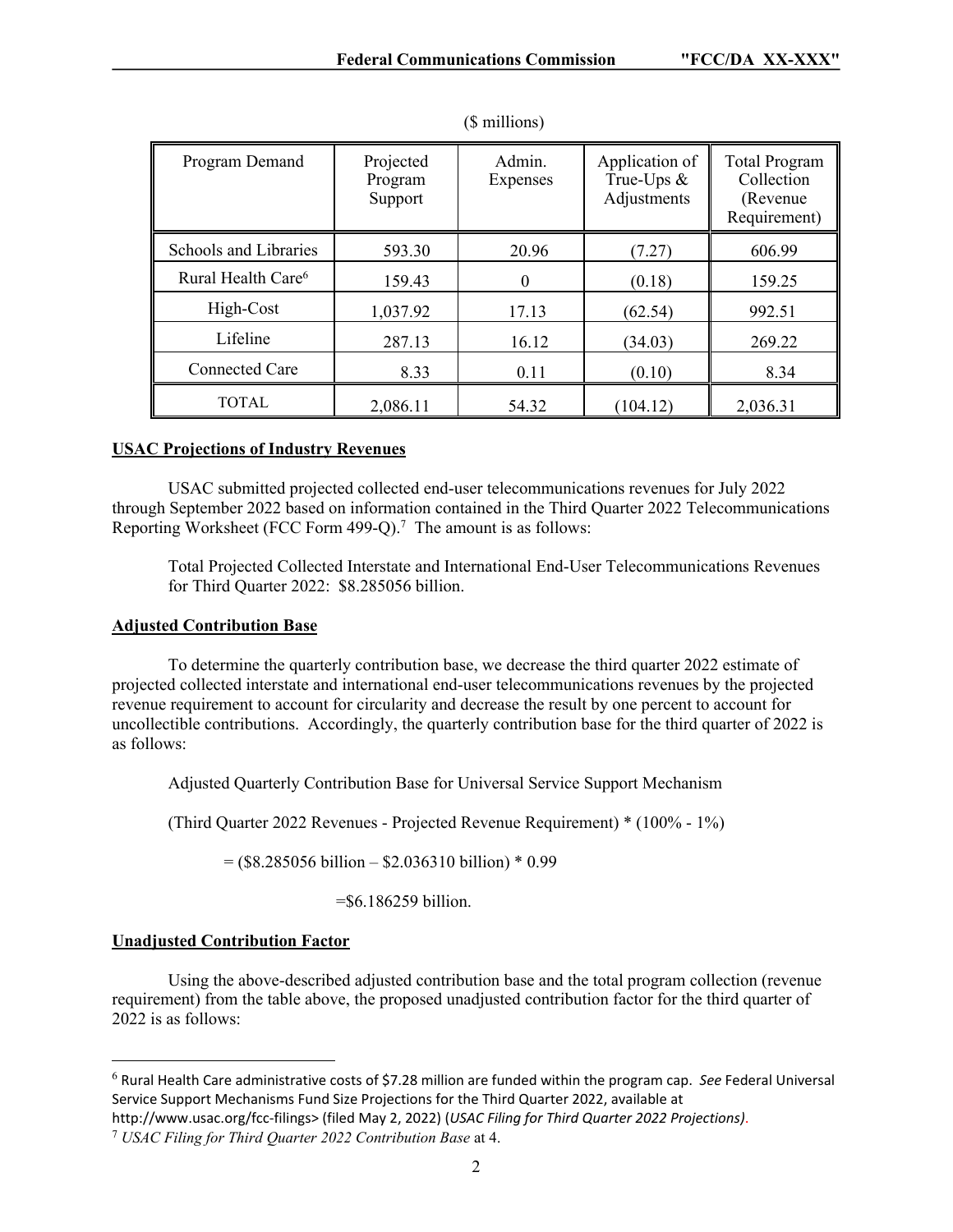Contribution Factor for Universal Service Support Mechanisms

Total Program Collection / Adjusted Quarterly Contribution Base

=\$2.036310 billion / \$6.186259 billion

 $=0.329167$ 

#### **Unadjusted Circularity Factor**

USAC will reduce each provider's contribution obligation by a circularity discount approximating the provider's contributions in the upcoming quarter. Accordingly, the proposed unadjusted circularity factor for the third quarter of 2022 is as follows:

Unadjusted Circularity Factor for Universal Service Support Mechanisms

= Total Program Collection / Projected Third Quarter 2022 Revenues  $=$  \$2.036310 billion / \$8.285056 billion  $= 0.245781$ 

### **Proposed Contribution Factor**

The Commission has directed OMD to announce the contribution factor as a percentage rounded up to the nearest tenth of one percent.<sup>8</sup> Accordingly, the proposed contribution factor for the third quarter of 2022 is as follows:

33.0%

#### **Proposed Circularity Discount Factor**

The Commission also has directed OMD to account for contribution factor rounding when calculating the circularity discount factor.<sup>9</sup> Accordingly, the proposed circularity factor for the third quarter of 2022 is as follows:

0.247686<sup>10</sup>

#### **Conclusion**

If the Commission takes no action regarding the projections of demand and administrative expenses and the proposed contribution factor within the 14-day period following release of this Public

<sup>8</sup> *See Federal-State Joint Board on Universal Service, 1998 Biennial Regulatory Review – Streamlined Contributor Reporting Requirements Associated with Administration of Telecommunications Relay Service, North American Numbering Plan, Local Number Portability, and Universal Service Support Mechanisms, Telecommunications Services for Individuals with Hearing and Speech Disabilities, and the Americans with Disabilities Act of 1990, Administration of the North American Numbering Plan and North American Numbering Plan Cost Recovery Contribution Factor and Fund Size, Number Resource Optimization, Telephone Number Portability, Truth-in-Billing and Billing Format*, CC Docket Nos. 96-45, 98-171, 90-571, 92-237, 99-200, 95-116, 98-170, Order and Second Order on Reconsideration, 18 FCC Rcd 4818, 4826, para. 22 (2003) (*Second Order on Reconsideration)*.

<sup>9</sup> *Id*.

<sup>&</sup>lt;sup>10</sup> The proposed circularity discount factor =  $1 +$  [(unadjusted circularity discount factor – 1) \* (unadjusted contribution factor / proposed contribution factor)]. The proposed circularity discount factor is calculated in a spreadsheet program, which means that internal calculations are made with more than 15 decimal places.